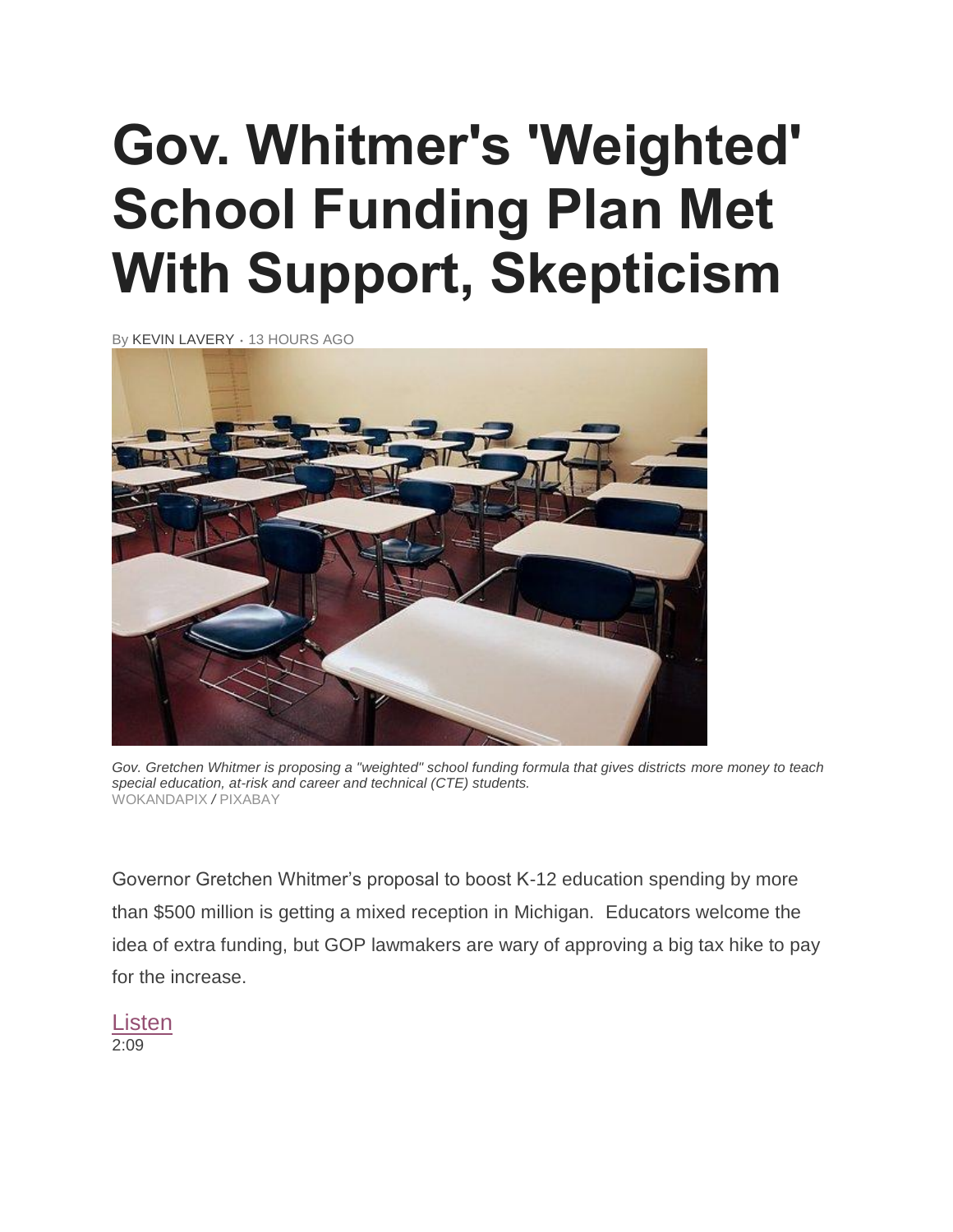All schools in Michigan are not funded the same. The state uses a [three-tiered](http://www.house.mi.gov/hfa/PDF/Alpha/Fiscal_Brief_Basics_of_the_Foundation_Allowance_FY19_Update_Nov2018.pdf)  [formula](http://www.house.mi.gov/hfa/PDF/Alpha/Fiscal_Brief_Basics_of_the_Foundation_Allowance_FY19_Update_Nov2018.pdf) involving a minimum, base and maximum funding level. The amount an individual school district gets is based largely on its population.

Under [the governor's plan,](https://www.michigan.gov/whitmer/0,9309,7-387-90499_91677---,00.html) school districts would receive more funding to meet the needs of

special education, at-risk and career and technical students. This so-called "weighted" approach would be a departure from the model Michigan has used for the last 25 years.

The plan is based in part on findings by the [Michigan School Finance Research](https://www.fundmischools.org/wp-content/uploads/2018/01/School-Finance-Research-Collaborative-Report.pdf)  [Collaborative,](https://www.fundmischools.org/wp-content/uploads/2018/01/School-Finance-Research-Collaborative-Report.pdf) which in 2018 published a comprehensive study of the state's school funding needs.

Matt Gillard is the CEO of the public policy advocacy group Michigan's Children, and a member of the collaborative.

"This is frankly why Michigan has fallen so far behind, because other states have dramatically shifted their funding formula to truly meet the needs of the students and the districts that are educating most students," Gillard says.

Whitmer's proposal still falls well short of the \$9,590 the School Finance Research Collaborative concluded is necessary to educate each student in the K-12 system.

But, Gillard says, it's a good first step.

As a former Republican state lawmaker, Gillard knows the governor faces an uphill battle to get her proposed budget through the GOP-dominated legislature. With so much public attention focused on road funding, Gillard wants to see people just as engaged in the education issue.